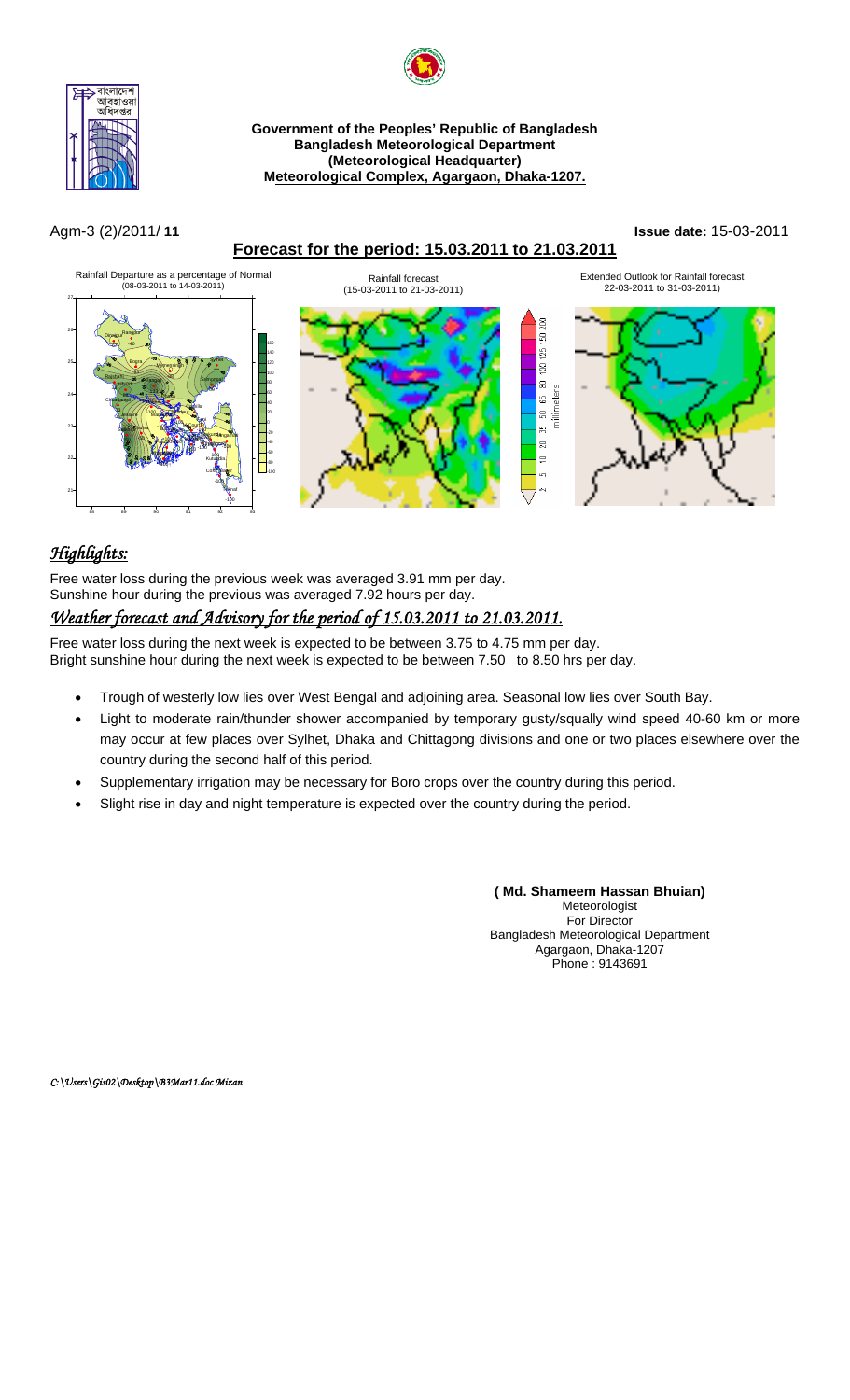## পূর্বাভাস, সময়: **১৫-০৩-২০১১ থেকে ২১-০৩-২০১১**



### *প্ৰধান বৈশিষ্ট্য সমূহঃ-*

গত সপ্তাহের দৈনিক বাষ্পীভবনের গড় ৩.৯১ মিঃমিঃ ছিল। গত সপ্তাহের দৈনিক সূর্যকিরণ কালের গড় ৭.৯২ ঘন্টা ছিল।

## *আবহাওয়া পূৰ্বাভাসঃ- ১৫-০৩-২০১১ ইং থেকে ২১-০৩-২০১১ ইং পৰ্যন্ত।*

আগামী সপ্তাহের বাস্পীভবনের দৈনিক গড় মান ৩.৭৫ মিঃমিঃ থেকে ৪.৭৫ মিঃমিঃ থাকতে পারে। আগামী সপ্তাহের সূর্যকিরণকালের দৈনিক গড় মান ৭.৫০ ঘন্টা থেকে ৮.৫০ ঘন্টা থাকতে পারে।

- ঈশ্চিমা লঘুচাপের বর্ধিতাংশ পশ্চিম বঙ্গ ও তৎসংলগ্ন এলাকায় অবস্থান করছে। দক্ষিণ বঙ্গোপসাগরে একটি মৌসুমী লঘুচাপ অবস্থান করছে।
- এ সপ্তাহের দ্বিতীয়ার্ধে সিলেট, ঢাকা ও চট্টগ্রাম বিভাগের কিছু কিছু স্থানে এবং দেশের অন্যত্র দুই এক স্থানে ঘন্টায় ৪০-৬০ কিঃমিঃ বা আরও অধিক বেগে অস্থায়ী দমকা / ঝড়ো হাওয়া সহ হালকা থেকে মাঝারী ধরনের বৃষ্টি / বজ্র বৃষ্টির সম্ভাবনা রয়েছে।
- এ সময়ে বোরো শস্যের জন্য সম্পূরক সেচের প্রয়োজন হতে পারে।
- এ সপ্তাহে সারাদেশে দিন ও রাতের তাপমাত্রা সামান্য বৃদ্ধি পেতে পারে।

(মোঃ শামীম হাসান ভূইয়া) আবহাওয়াবিদ পরিচালকের পক্ষে বাংলাদেশ আবহাওয়া অধিদপ্তর, ঢাকা-১২০৭।

*C:\Users\Gis02\Desktop\B3Mar11.doc Mizan*